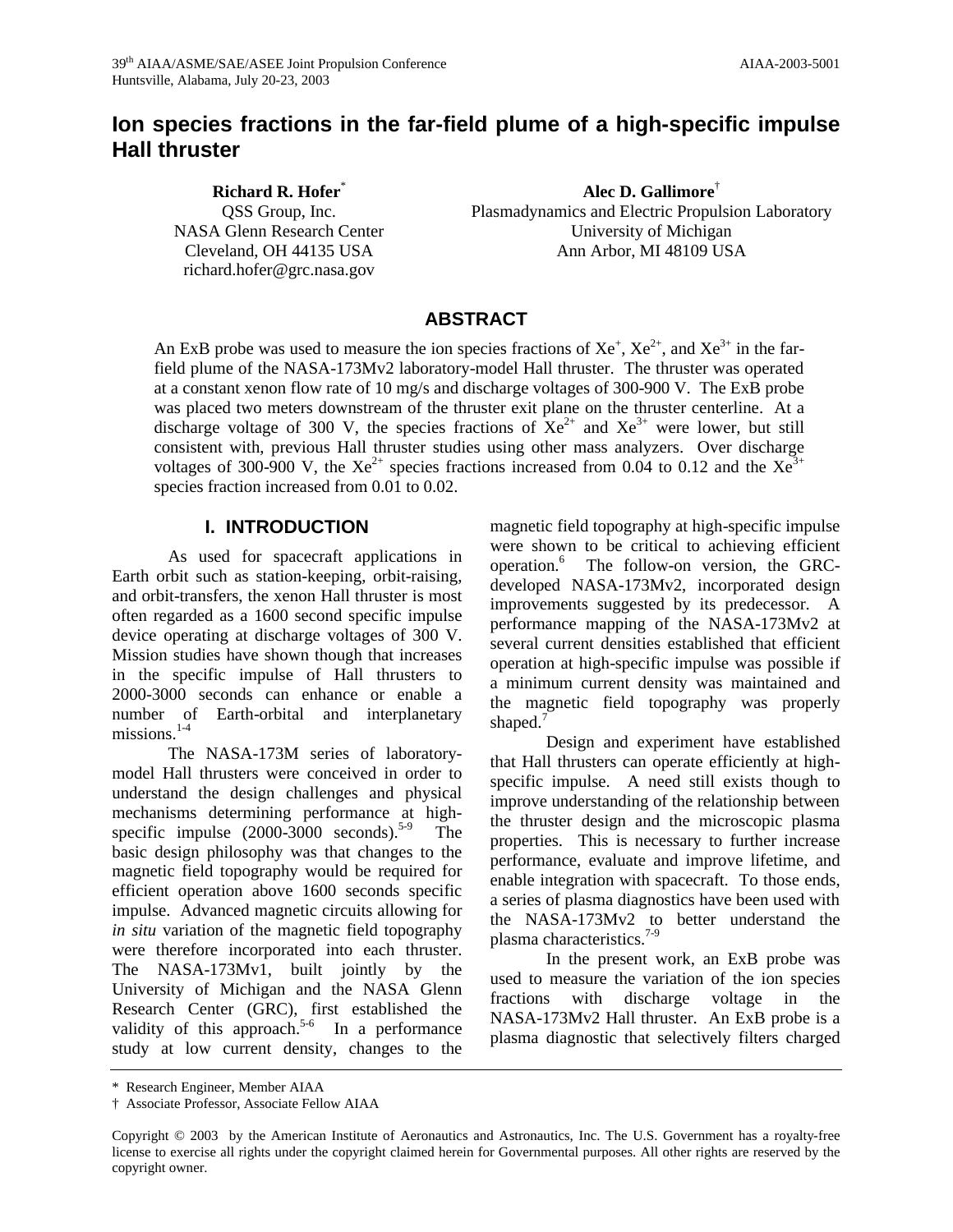particles according to their velocities. $10-21$  Because multiply-charged ions in Hall thrusters will have velocities proportional to the square root of their<br>charge-state  $(q^{1/2})$ ,  $q^{2/2}$  an ExB probe can charge-state  $(q^{1/2})$ ,  $(2^2)$  an ExB probe can discriminate between distinct ion species. Examination of the relative height of the ion current peaks from the probe can then be used to compute the species fractions.

Measurements of the species fractions are important because multiply-charged ions affect thruster performance and the lifetime of the thruster and sensitive spacecraft surfaces (e.g., solar arrays and optics). At constant beam current, the presence of multiply-charged ions increases specific impulse while decreasing thrust and efficiency.<sup>22</sup> Increased erosion by multiplycharged ions (due to their increased energy) can also decrease the lifetime of the thruster and spacecraft surfaces. At high discharge voltages, the importance of multiply-charged ions on Hall thruster performance and lifetime is relatively unknown because measurements have thus far been limited to 300-500 V in xenon Hall thrusters.19,21,23-26

# **II. EXPERIMENTAL APPARATUS**

The thruster hardware and configuration were the same as the experiments reported in Ref. 7. This included the thruster, power electronics, vacuum facility, and the thruster mounting scheme in the vacuum facility. In the experiments reported here, an ExB probe was added two meters downstream of the thruster exit plane on the thruster centerline.

### *A. NASA-173Mv2 Hall effect thruster*

The NASA-173Mv2 is a 5 kW-class laboratory-model Hall thruster that has a discharge chamber outer diameter of 173 mm (Figure 1; see Ref. 7 for a detailed description). A fixed structure of magnetic poles pieces, an inner coil (IC) and an outer coil (OC) are used to form the primary magnetic circuit. Fine control of the magnetic field is provided with an internal trim coil (ITC) and an external trim coil (ETC). In the data presented in this paper, only the inner and outer coils were used. The results of experiments including the effects of the internal and external trim coils on ion species fractions have not yet been analyzed.

Figure 2 shows the total specific impulse and total efficiency of the NASA-173Mv2 at 10 mg/s versus discharge voltage.<sup>7</sup> The specific impulse and efficiency include the cathode flow and the efficiency also includes the power to the magnets. Specific impulse and efficiency range from 1600-3400 seconds and 51-61%, respectively, over voltages of 300-1000 V.

The plasma discharge was powered by a matching pair of commercially available power supplies wired in series that provided a 1200 V, 16 A output. The discharge filter consisted of a 100 μF capacitor in parallel with the supply outputs. Other commercially available power supplies were used to power the magnet coils and the cathode heater and keeper. The laboratorymodel hollow cathode was a GRC design capable of emission currents up to 20 A. As shown in Figure 1, the cathode was positioned above the thruster.



**Figure 1 - Photograph of the NASA-173Mv2 Hall thruster.**

High-purity xenon was supplied through stainless steel feed lines with 20 and 200 sccm mass flow controllers. The controllers were calibrated before the experiments using a constantvolume method. Based on the calibrations, the uncertainty was estimated as ±0.9% for the anode flow rate and  $\pm 1.1\%$  for the cathode flow rate.

Thruster telemetry was acquired using a 22-bit datalogger. The DC accuracy of the unit, as reported by the manufacturer, is 0.004%.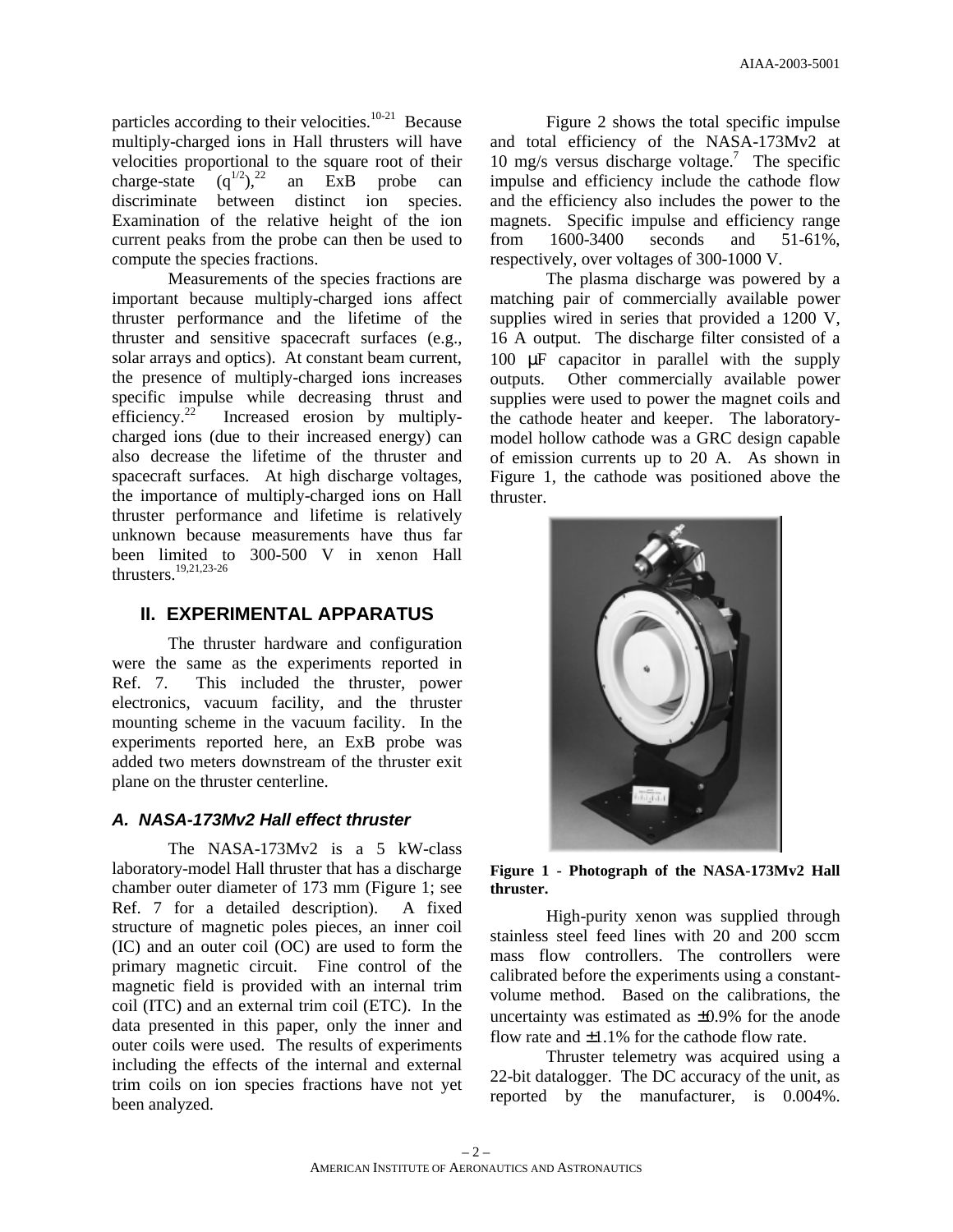However, calibration of each channel using digital multimeters increased the uncertainty to ±0.05% for voltage and ±0.2% for current.

The thruster was operated for four hours after initial exposure to vacuum conditions to allow for outgassing of the chamber walls. Upon subsequent thruster shutdowns and restarts or a change in the discharge voltage, the thruster was operated for at least 30-60 minutes before data was acquired. This procedure allowed enough time for the discharge current to reach a steady-state value.



**Figure 2 - Total specific impulse and efficiency versus discharge voltage of the NASA-173Mv2 at 10 mg/s. (from Ref. 7)**

#### *B. Vacuum facility*

The experiments were conducted in vacuum facility 12 (VF12) at GRC. VF12 is a cylindrical, stainless steel chamber 3.0 m in diameter by 9.6 m in length. The facility is cryogenically pumped and backed by a turbomolecular pump for removal of gases not pumped by the cryosurfaces. The thruster was mounted on the thrust stand described in Ref. 7.

The thrust stand pendulum was locked down and not used for these experiments. In this position, the thruster was near the chamber's vertical centerline and fired 8.9 m down the length of the tank toward the pumps, which are located along the back half of the chamber. A hot-cathode ionization gauge was mounted 0.4 m below the vertical chamber centerline, 5.2 m downstream of the thruster. Pressure measurements were corrected for xenon using the base pressure on air and a correction factor of 2.87 for xenon. For a total xenon flow rate of 11 mg/s, the pressure was  $4.6x10^{-6}$  Torr, after correcting for xenon and the base pressure on air, which was  $1.0x10^{-7}$  Torr. This test pressure corresponded to a xenon pumping speed of 340,000 l/s.

## *C. ExB probe (Wien filter)*

#### **1. Theory of operation**

The classical dynamics of a beam of charged particles in electric and magnetic fields are governed by the Lorentz force equation,

$$
\vec{F} = qe(\vec{E} + \vec{u} \times \vec{B})
$$
 (1)

(where the symbols have their usual meaning). The ExB probe, also known as a Wien filter, selects particles with a particular velocity by balancing the electric and magnetic fields such that there is no net force acting on those particles.<sup>10-21</sup>

$$
0 = qe(\vec{E} + \vec{u} \times \vec{B})
$$
 (2)

If the ExB probe is constructed with the electric and magnetic field perpendicular to each other and the particle velocity,

$$
\vec{E} = (0, E, 0) \n\vec{B} = (0, 0, B) \n\vec{u} = (u, 0, 0)
$$
\n(3)

then Equation 2 becomes,

$$
u = -\frac{E}{B} \tag{4}
$$

Equation 4 shows that the particle velocity can be chosen by adjusting the electric and magnetic fields. In practice, a constant magnetic field is usually applied with permanent magnets. The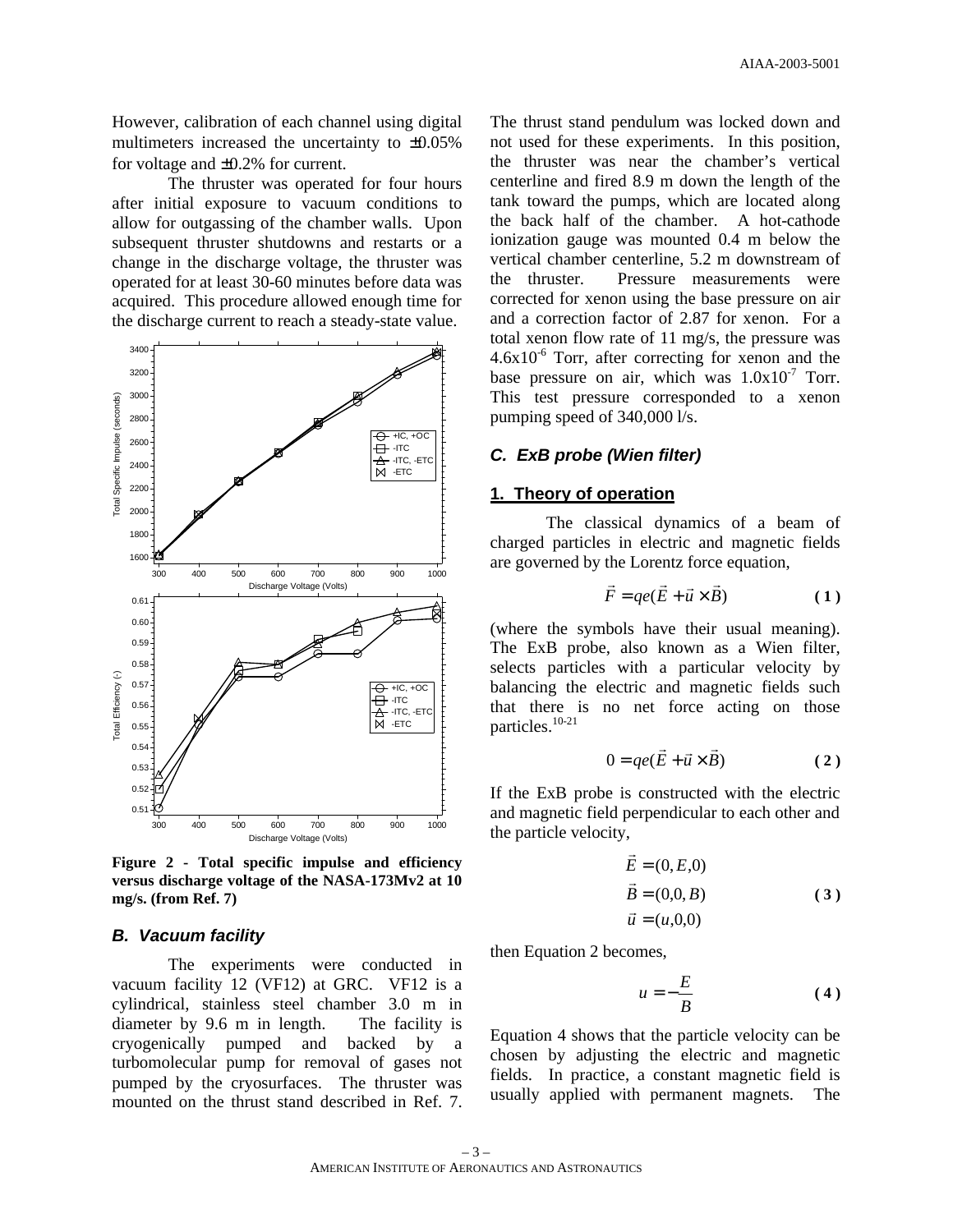electric field is usually established between two parallel plates separated by a gap, d, that are biased to a potential,  $V_{\text{probe}}$ , such that

$$
E = -\frac{V_{\text{probe}}}{d} \tag{5}
$$

Then the velocity pass condition in an ExB probe is,

$$
u = \frac{V_{\text{probe}}}{Bd} \tag{6}
$$

Particles that satisfy Equation 6 pass through the ExB field region and reach a collection electrode where they are recorded as current. The resulting current-voltage characteristic is therefore related to the velocity distribution function. It is important to note that an ExB probe is a velocity selector because the charge-state and mass of the ions do not appear in Equation 4. Thus, an ExB probe will not detect signatures due to chargeexchange collisions but will detect elastic collisions through signal broadening.

In a Hall thruster, particles are accelerated electrostatically to a velocity given by,  $2^2$ 

$$
u_i = \sqrt{\frac{2q_i eV_{a,i}}{m_{xe}}}
$$
 (7)

where the subscript, i, indicates the charge of the ion (i = 1,2,3,...),  $V_{a,i}$  is the effective accelerating potential, and  $m_{xe}$  is the mass of a xenon atom. Substituting Equation 7 into Equation 6 and solving for the plate voltage yields an expression in terms of the effective accelerating potential of each ion species and charge-state (i.e., the ion energy),

$$
V_{\text{probe},i} = \sqrt{\frac{2q_i eV_{a,i}}{m_{xe}}}(Bd)
$$
 (8)

The accelerating potential that each charge-state experiences in Hall thrusters differs only by a few tens of volts. $19,21$  Thus, the charge-states will roughly appear in an ExB current-voltage characteristic at multiples of  $q^{\frac{1}{2}}$  above the singlycharged peak.

## **2. Design and experimental setup**

The ExB probe was based on previous designs used to study ion thrusters.<sup>20</sup> Kim's ExB probe, which was the first to be used on a Hall thruster, was also based on these designs. $19,21$ Shown schematically in Figure 3, the probe used in these experiments consisted of three main sections: the entrance collimator, ExB test section, and exit collimator. The entrance collimator was 127 mm in length and had two circular orifices at either end that were 0.5 and 1.0 mm in diameter. In the 127 mm long test section, the magnetic field was applied with permanent magnets that provided a magnetic field strength at the test section center of 0.16 T. The electric field was established with a pair of aluminum plates machined from channel stock. The bias plates were separated by a distance of  $d=42.5$  mm with legs used to minimize electric field fringing that were  $d/4$  in length.<sup>14,17</sup> The exit collimator was 127 mm long and had an exit orifice diameter of 3.2 mm. A 23 mm diameter tungsten collection electrode was placed at the end of the exit collimator. The entrance and exit collimator orifices were aligned using a laser. The acceptance angle of the probe was  $0.7^{\circ}$ . Probe resolution was conservatively estimated as 7% of the ion energy.<sup>19</sup>



**Figure 3 - Schematic of the ExB probe. Dimensions are given in millimeters.**

The entrance orifice of the probe was placed two meters downstream of the thruster exit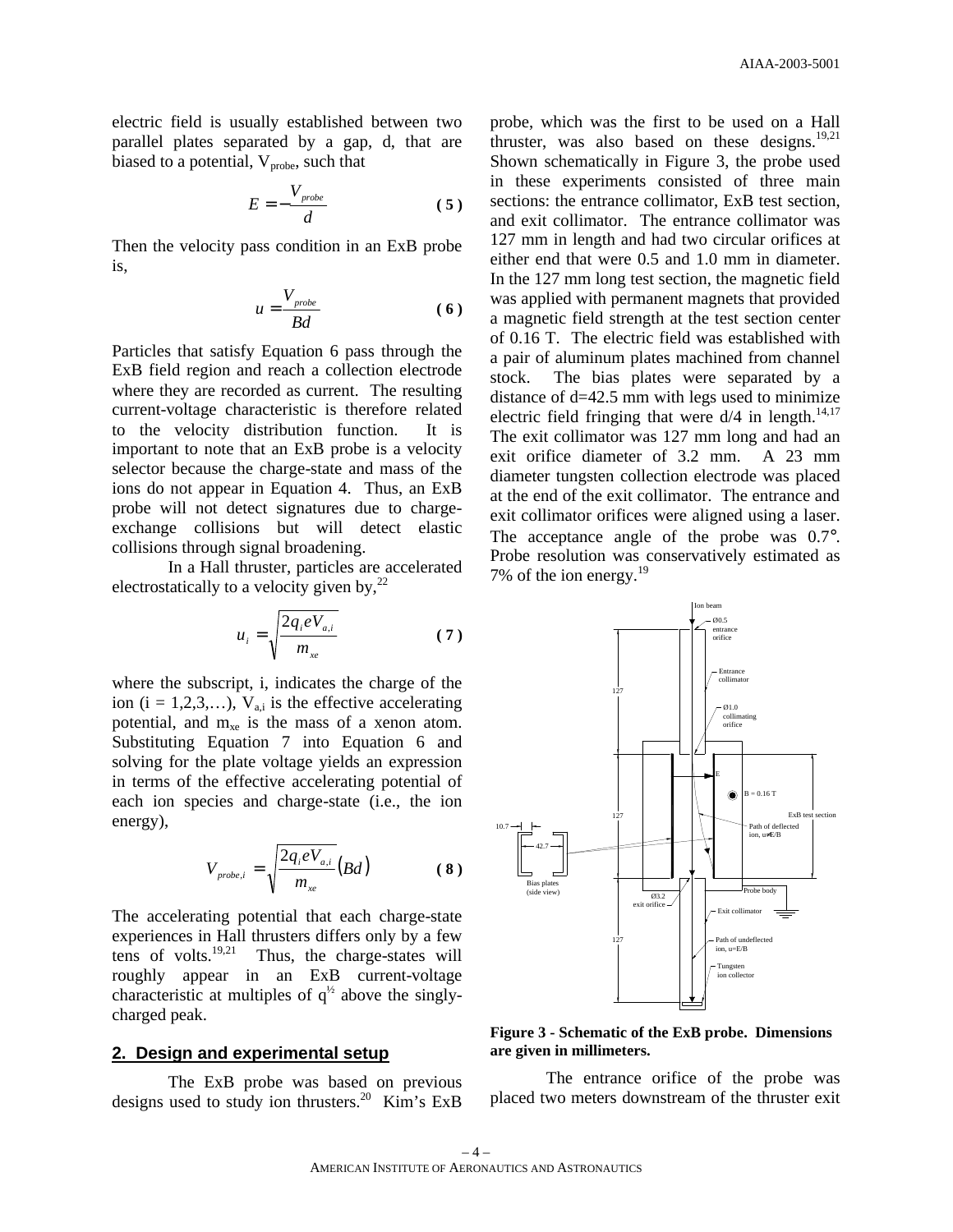plane and on the thruster centerline, within an accuracy of ±0.5 cm in both the axial and radial directions. The entrance and exit collimators were aligned perpendicular to the thruster exit plane with a laser to an accuracy of  $\pm 0.5^{\circ}$ .

Figure 4 shows the electrical schematic of the ExB probe. The plate bias was applied with a commercially available power supply and was swept over a range of voltages in two volt steps. For a given thruster operation condition, each voltage sweep was repeated 3-5 times and then averaged together to reduce measurement uncertainty. The supply outputs were biased with respect to ground using a pair of 1  $\text{M}\Omega$  resistors so that the potential at the mid-point of the plates was held near facility ground. Current from the collection electrode was measured with a picoammeter through 50 Ohm, shielded coaxial cable. Except for the bias plates and the collection electrode, the entire probe was grounded to the vacuum facility.



**Figure 4 - Electrical schematic of the ExB probe.** 

#### **3. Data analysis**

Since the goal of the experiments was to obtain the ion species fractions as a function of the discharge voltage, data analysis consisted of interpreting the peak heights measured by the ExB probe. The  $Xe^{+}$  and  $Xe^{2+}$  peaks were easily identified for all operating conditions. Signal

broadening due to elastic collisions and probe resolution limitations resulted in the  $Xe^{2+}$  and  $Xe^{3+}$ signals overlapping at discharge voltages of 500- 800 V. In those cases, the  $Xe^{3+}$  ion current was taken where the first derivative of the ion current crossed, or nearly crossed, zero. The voltage where this occurred always closely corresponded to  $3^{1/2}$ \*V<sub>probe,1</sub>. Some discharge voltages showed evidence of  $Xe^{4+}$ , but the signal never represented a significant fraction of the total signal. For example, if the signal at 900 V (where  $Xe^{4+}$  was most evident, see Figure 7 in section III) were included in the species fractions calculations, then the  $Xe^{4+}$  fraction would have been 0.001. Because the signal was so small,  $Xe^{4+}$  was not included in the calculations.

Using the peak heights to calculate the species fractions was equivalent to approximating the ion energy distribution function as a monoenergetic beam. In a Hall thruster, the beam has a distribution with a finite width of energies, since ions are produced along the length of the discharge chamber at different accelerating potentials.  $Kim^{19,21}$  accounted for these effects by including a model of the ion energy distribution function and found reasonable agreement with other mass analyzers. $23-26$  While modeling the distribution is a more rigorous approach that should reduce uncertainty, it requires that probeinduced signal broadening is much less than collisional broadening. The ExB probe used in these experiments had an energy resolution of 7% (compared to 1% with Kim's probe), which was too high to neglect probe broadening. As a result, it was concluded that modeling the distribution would introduce more uncertainty to the calculations than using the peak heights. While using the peak heights introduces additional uncertainty, the computed species fractions were still comparable to other mass analyzers (see section III below). A conservative estimate of the uncertainty that included the effects of using the peaks heights is discussed in section II.C.4.

The ion current of each species from the probe traces was expressed as,

$$
I_i = eq_i n_i u_i A_c (1 + \boldsymbol{g}_i)
$$
 (9)

where  $A_c$  was the current collection area,  $\gamma_i$  was the secondary electron emission yield (given in electrons per ion), and  $n_i$  was the number density.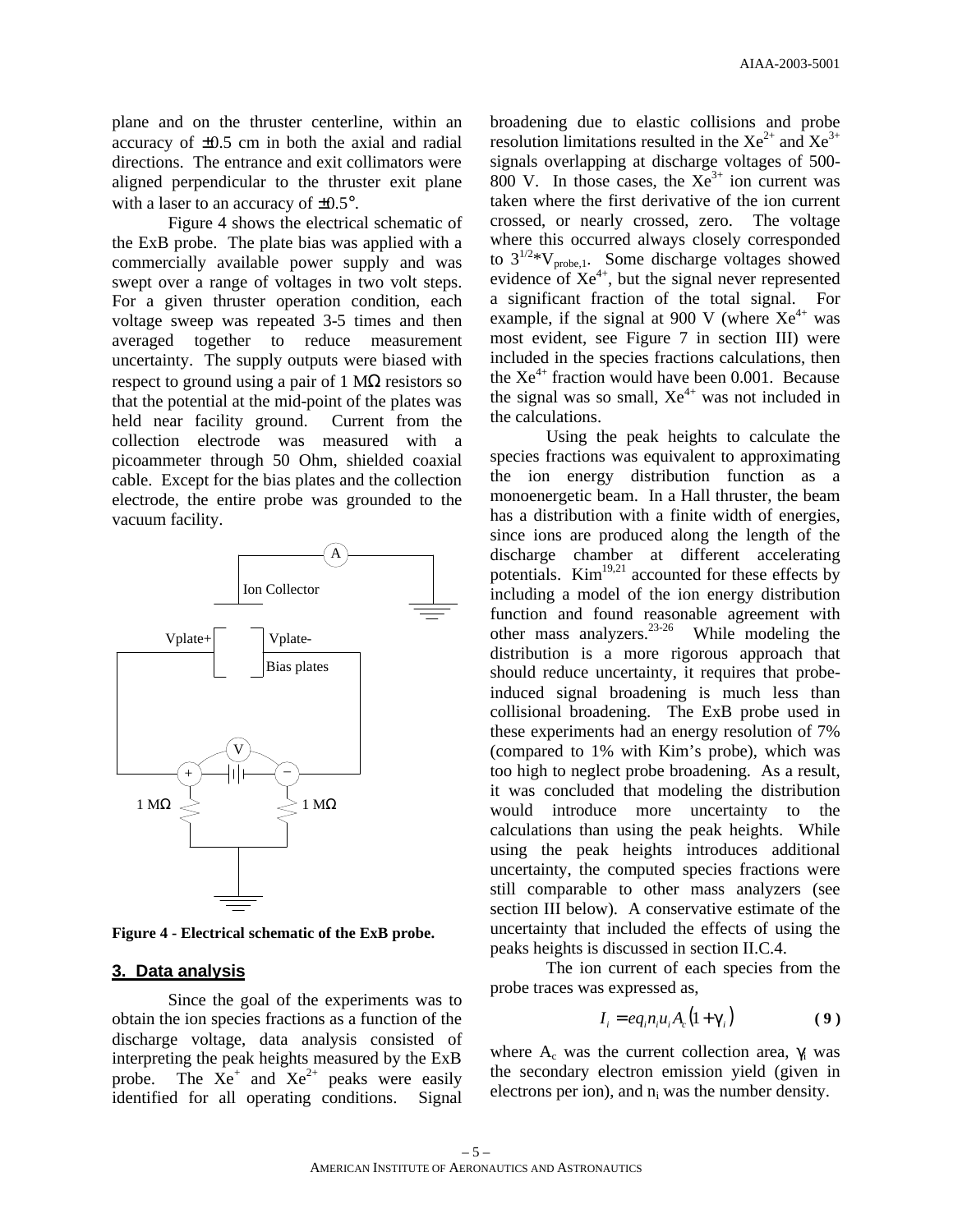The secondary electron emission yield was taken from data in Ref. 27 for xenon bombardment on tungsten which showed that  $\gamma$ <sub>i</sub> was on average 0.018, 0.216, and 0.756 for  $Xe^{+}$ ,  $Xe^{2+}$ , and  $Xe^{3+}$ , respectively, over the range of ion energies in these experiments.

From the ion currents, the current fractions were computed as,

$$
\Omega_i = \frac{I_i}{\sum I_i} \quad i = 1, 2, 3 \tag{10}
$$

where,

$$
\sum \Omega_i = 1 \tag{11}
$$

The ion species fractions were given by,

$$
z_i = \frac{n_i}{\sum n_i} \quad i = 1, 2, 3 \tag{12}
$$

where,

$$
\sum z_i = 1 \tag{13}
$$

Equations 7, 9, and 12 were then substituted into Equation 10 to obtain an expression relating the current and species fractions,

$$
\Omega_i = \frac{q_i^{\frac{3}{2}} \mathbf{z}_i (1 + \mathbf{g}_i)}{\sum \left( q_i^{\frac{3}{2}} \mathbf{z}_i (1 + \mathbf{g}_i) \right)}
$$
(14)

where it was assumed that the collection area and effective acceleration potential of each species were the same. Solving the system of equations defined by Equations 13 and 14 yielded the ion species fractions.

#### **4. Measurement uncertainty**

To estimate the measurement uncertainty, the sensitivity of each ion species fraction was analyzed by considering: the uncertainty in the probe voltage and current identified for each species, probe misalignment and resolution, the variation in accelerating potential with ion species, and whether the secondary electron emission yield was included. Based on this analysis, the uncertainty in the species fractions was estimated to be  $\pm 0.02$ ,  $\pm 0.01$ , and  $\pm 0.005$  for Xe<sup>+</sup>, Xe<sup>2+</sup>, and  $Xe^{3+}$ , respectively. Other sources of error, such as the loss of particles over the two meter path length and the effects of using the peak heights to

identify the species current fractions, were not included. Methods to estimate the added uncertainty of these effects are currently being considered. However, preliminary estimates did show that the additional uncertainty was on the order of the uncertainty from all other sources. As a result, the uncertainty was revised to the more conservative estimate of  $\pm 0.04$ ,  $\pm 0.02$ , and  $\pm 0.01$ for  $Xe^{+}$ ,  $Xe^{2+}$ , and  $Xe^{3+}$ , respectively. At 300 V, this equated to a percentage uncertainty of ±4%,  $\pm 50\%$  and  $\pm 100\%$  for Xe<sup>+</sup>, Xe<sup>2+</sup>, and Xe<sup>3+</sup>, respectively.

### **III. RESULTS AND DISCUSSION**

ExB probe measurements were taken with the thruster operating at an anode flow rate of 10.0 mg/s and a cathode flow rate of 1.0 mg/s. The discharge voltage was varied from 300-900 V. The ExB probe was two meters downstream of the thruster exit plane on the thruster centerline. At each discharge voltage, the effects of the magnetic field were evaluated by using several combinations of the coils. In this paper, data with the inner and outer coils are presented. The results of experiments including the effects of the internal and external trim coils have not yet been analyzed. Thruster telemetry from the test series are in the appendix as Table 1.

Figures 5-7 are representative ExB probe traces at 300, 600, and 900 V, respectively. Each figure is the average of three to five voltage sweeps of the ExB probe. In general, the probe traces yielded distinct and repeatable spectra for the  $Xe^{2}$ ,  $Xe^{2+}$ , and  $Xe^{3+}$  peaks. The  $Xe^{2+}$  and  $Xe^{3+}$ peaks closely corresponded to the expected  $q^{1/2}$ dependence.

The widths of the probe spectra for each species show a clear broadening with discharge voltage. This result correlated with measurements of the ion voltage distribution that showed the same trend.<sup>8</sup> The implications of these results on thruster operation are discussed further in Ref. 8.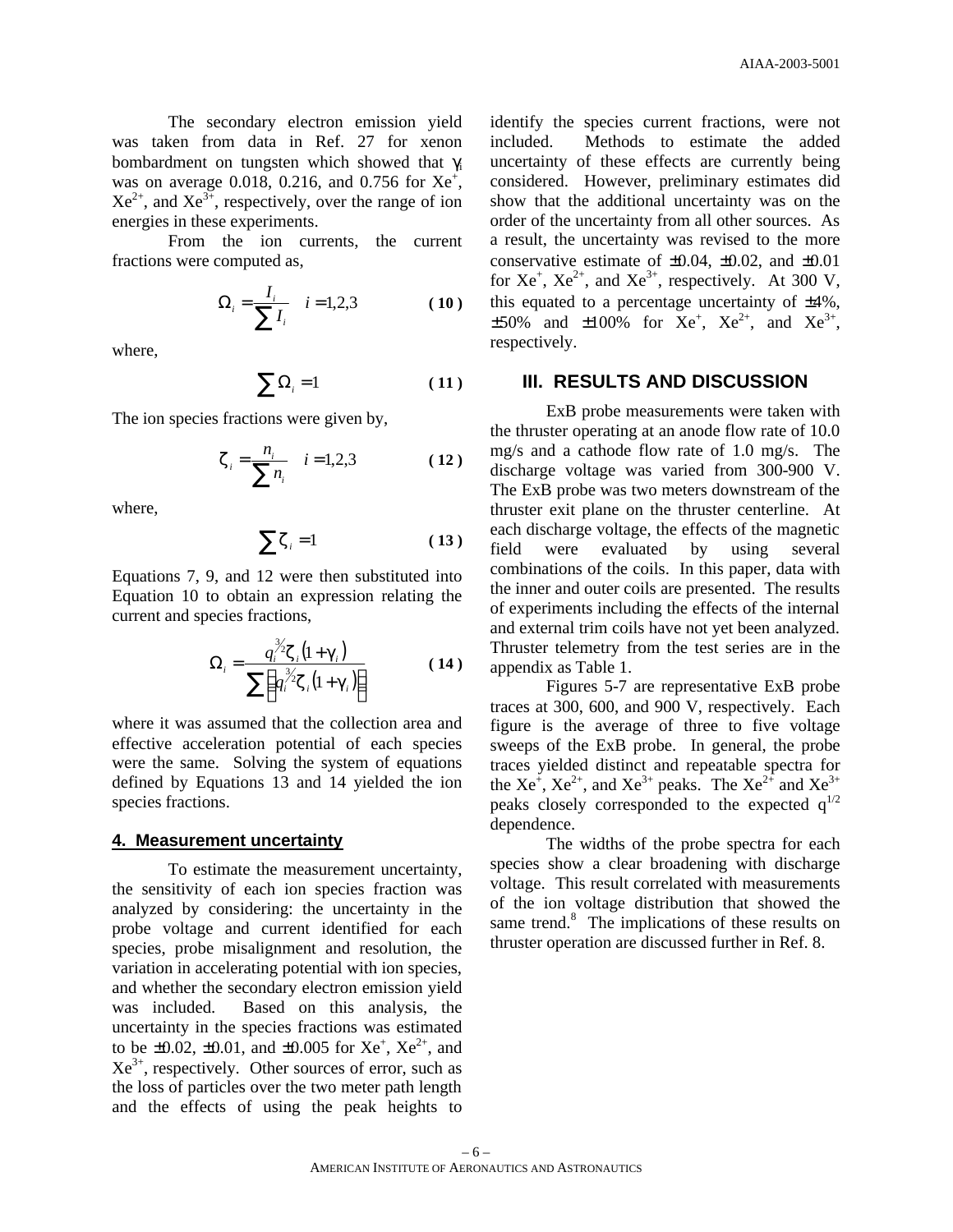

**Figure 5 - ExB probe ion current versus probe voltage at 300 V.**



**Figure 6 - ExB probe ion current versus probe voltage at 600 V.**



**Figure 7 - ExB probe ion current versus probe voltage at 900 V.**

The variation of the ion species fractions with discharge voltage is shown in Figure 8 and tabulated in the appendix as Table 2. While the results indicated a general increase in the fraction

of multiply-charged ions with increasing discharge voltage, Xe<sup>+</sup> still dominated the plasma at all discharge voltages. Over the range of 300-900 V, the species fraction of  $Xe^+$  decreased from 0.95 to 0.86. Over the same voltage range, the  $Xe^{2+}$ species fractions increased from 0.04 to 0.12 and the  $Xe^{3+}$  species fraction increased from 0.01 to 0.02. At 300 V, the fractions of  $Xe^{2+}$  and  $Xe^{3+}$ measured by the ExB probe were lower, but still consistent with, previous Hall thruster studies using other mass analyzers.<sup>19,21,23-26</sup> These past studies have shown the plume to be composed of 0.06-0.11  $Xe^{2+}$  and 0.01  $Xe^{3+}$ .



**Figure 8 - Ion species fractions versus discharge voltage.** 

Multiply-charged ions reduce the thruster efficiency because,

$$
\frac{\boldsymbol{h}}{\boldsymbol{h}^*} = \frac{\left(\sum_{i,\text{beam}} \frac{\Omega_{i,\text{beam}}}{\sqrt{q_i}}\right)^2}{\sum_{i,\text{beam}} \frac{\Omega_{i,\text{beam}}}{q_i}}
$$
(15)

where  $\eta^+$  is the efficiency of a singly-charged plasma and  $\Omega_{i,\text{beam}}$  are the beam current fractions. Note that the beam current fractions are different than the probe current fractions defined in Equation 14 because of the effects of secondary electron emission on the collected ion current. The right hand side of Equation 15 is always less than one, so the efficiency of a multiply-charged plasma (for the same beam current), is always less than that of a singly-charged plasma. Applying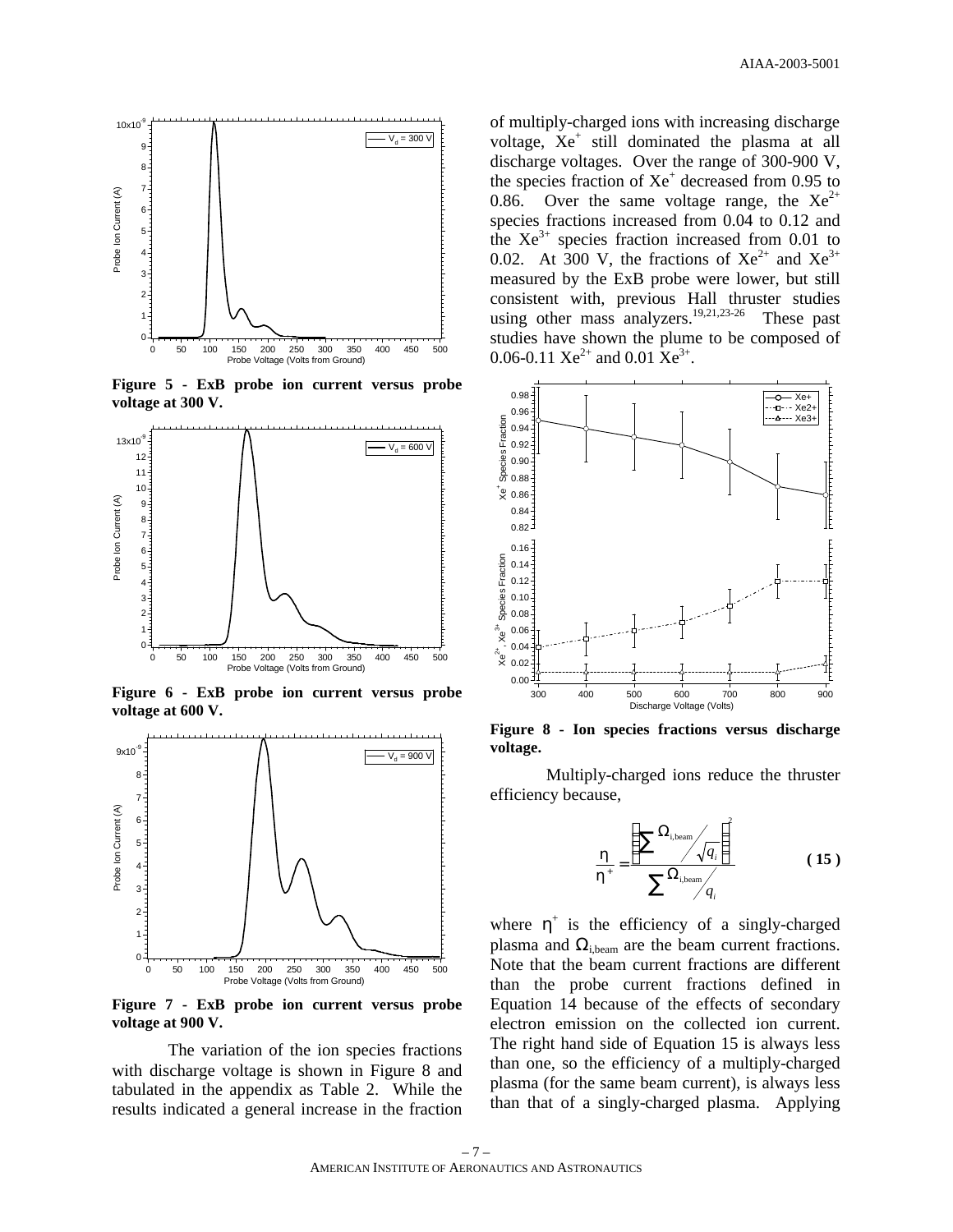Equation 15 to the measured species fractions showed that the thruster efficiency decreased by 1- 3% over 300–900 V due to the presence of multiply-charged ion species. While this is a small decrease in efficiency, Equation 15 does not include the extra energy losses of producing multiply-charged ions, thermal losses due to ion acceleration into the discharge chamber walls, and the angular distribution of multiply-charged ions (measurements from thruster centerline usually show higher fractions of multiply-charged species).<sup>19,21,23-26</sup> These effects, as well as the These effects, as well as the effects of multiply-charged ions on thruster lifetime, are currently being considered in further detail.

# **ACKNOWLEDGEMENTS**

Program support for this research through Code R Energetics funding is gratefully acknowledged.

# **REFERENCES**

- 1. Noca, M., Brophy, J. R., "Over Powering Solar System Exploration," AIAA-1997-2914, 33<sup>rd</sup> Joint Propulsion Conference, Seattle, WA, July 6-9, 1997.
- 2. Oleson, S. R., "Advanced Electric Propulsion for Space Solar Power Satellites," AIAA-1999-2872,  $35<sup>th</sup>$  Joint Propulsion Conference, Los Angeles, CA, June 20-24, 1999.
- 3. Oleson, S. R., "Mission Advantages of Constant Power, Variable Isp Electrostatic Thrusters," AIAA-2000-3413,  $36<sup>th</sup>$  Joint Propulsion Conference, Huntsville, AL, July 17-19, 2000.
- 4. Fiehler, D. I., Oleson, S. R., "A Comparison of Electric Propulsion Systems for Mars Exploration,"  $AIAA-2003-4574$ ,  $39<sup>th</sup>$  Joint Propulsion Conference, Huntsville, AL July 20-23, 2003.
- 5. Hofer, R. R., Peterson, P. Y., Gallimore, A. D., "A High Specific Impulse Two-Stage Hall Thruster with Plasma Lens Focusing," IEPC-01-036,  $27<sup>th</sup>$  International Electric Propulsion Conference, Pasadena, CA, Oct 14-19, 2001.
- 6. Hofer, R. R., Gallimore, A. D., "The Role of Magnetic Field Topography in Improving the Performance of High-Voltage Hall Thrusters," AIAA-2002-4111,  $38<sup>th</sup>$  Joint Propulsion Conference, Indianapolis, IN, July 7-10, 2002.
- 7. Hofer, R. R., Jankovsky, R. S., "The Influence of Current Density and Magnetic Field Topography in Optimizing the Performance, Divergence, and Plasma Oscillations of High Specific Impulse Hall Thrusters," IEPC-03-  $142$ ,  $28<sup>th</sup>$  International Electric Propulsion Conference, Toulouse, France, March 17-21, 2003.
- 8. Hofer, R. R., Gallimore, A. D., "Recent Results from Internal and Very-Near-Field Plasma Diagnostics of a High Specific Impulse Hall Thruster," IEPC-03-037, 28<sup>th</sup> International Electric Propulsion Conference, Toulouse, France, March 17-21, 2003.
- 9. Hofer, R. R., Gallimore, A. D., "Ion voltage diagnostics in the far-field plume of a highspecific impulse Hall thruster," AIAA-2003- 4556, 39<sup>th</sup> Joint Propulsion Conference, Huntsville, AL July 20-23, 2003.
- 10. Seliger, R. L., "ExB Mass-Separator Design," Journal of Applied Physics, Vol. 43, No. 5, May 1972.
- 11. Vahrenkamp, R. P., "Measurement of Double Charged Ions in the Beam of a 30-cm Mercury Bombardment Thruster," AIAA-73-1057,  $AIAA$   $10<sup>th</sup>$  Electric Propulsion Conference, Lake Tahoe, NV, Oct 31 – Nov 2, 1973.
- 12. Quiros, E. L., "Some Experimental Facts that Indicate the Elimination of Astigmatism in Ion Beams with Separators Using Crossed Electric and Magnetic Fields," Journal of Applied Physics, Vol. 52, No. 3, March 1981.
- 13. Batson, P. E., "High-energy resolution electron spectrometer for 1-nm spatial analysis," Review of Scientific Instruments, Vol. 57, No. 1, Jan 1986.
- 14. Leal-Quiros, E., Prelas, M. A., "New Tilted-Poles Wien Filter with Enhanced Performance," Review of Scientific Instruments, Vol. 60, No. 3, March 1989.
- 15. Leal-Quiros, E., Prelas, M. A., "Focused High-Intensity Proton Beam from a Lithium Source by Using an ExB Stigmatic Selector," Review of Scientific Instruments, Vol. 61, No. 1, Jan 1990.
- 16. Guan, S., Marshal, A. G., "A Mass- and Velocity-Broadband Ion Deflector for Off-Axis Ion Injection Into a Cyclotron Resonance Ion Trap," Review of Scientific Instruments, Vol. 67, No. 2, Feb 1996.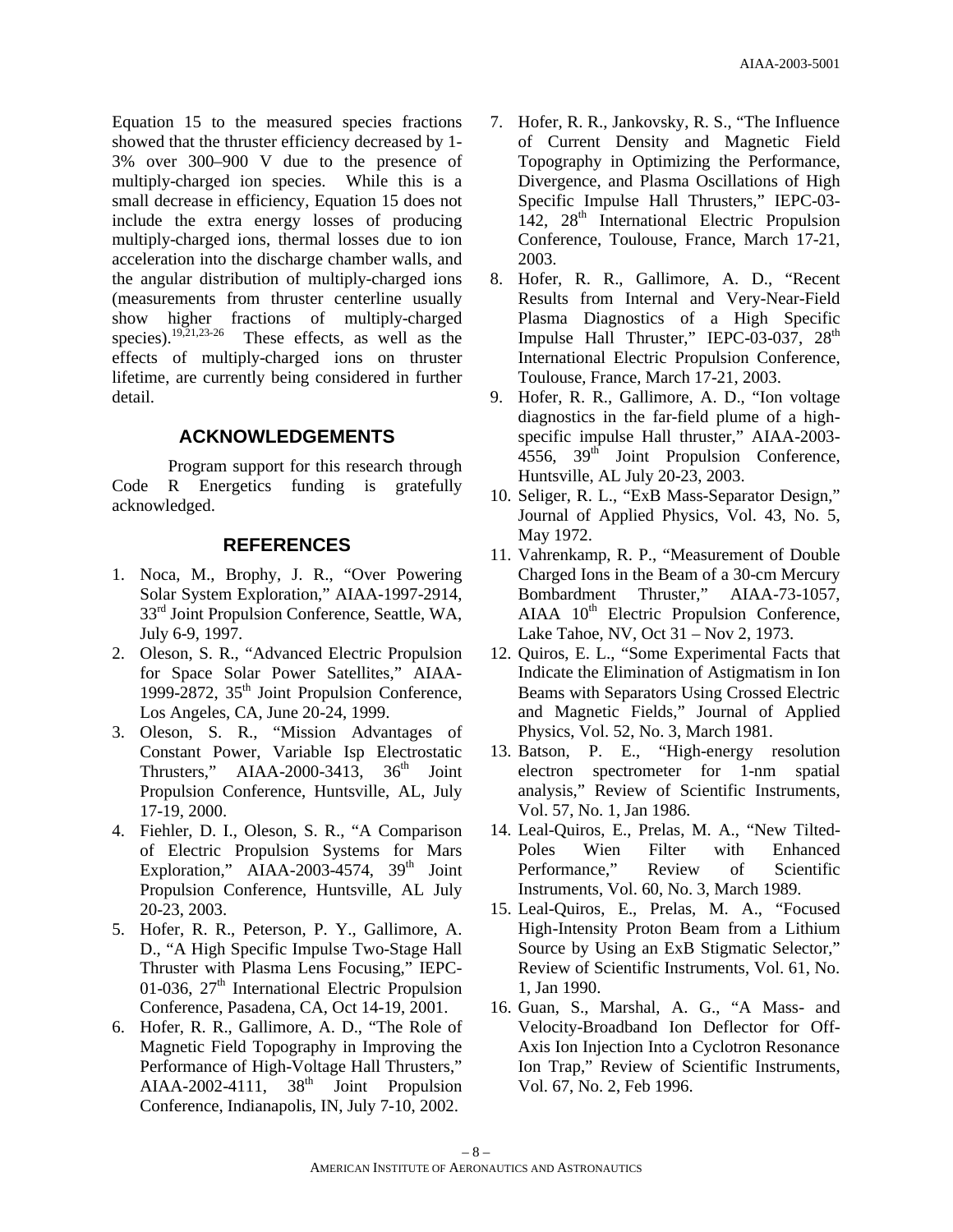- 17. Anderson, J. R, Fitzgerald, D., "Fullerene Propellant Research for Electric Propulsion," AIAA-96-3211, 1996.
- 18. Wrenger, B., Meiwes-Broer, K. H., "The Application of a Wien Filter to Mass Analysis of Heavy Clusters from a Pulsed Supersonic Nozzle Source," Review of Scientific Instruments, Vol. 68, No. 5, May 1997.
- 19. Kim, S. W., "Experimental Investigations of Plasma Parameters and Species-Dependent Ion Energy Distribution in the Plasma Exhaust Plume of a Hall Thruster," Ph.D. Dissertation, University of Michigan, 1999.
- 20. Williams, G. J., Domonkos, M. T., Chavez, J. M., "Measurement of Doubly Charged Ions in Ion Thruster Plumes," IEPC-2001-310,  $27<sup>th</sup>$ International Electric Propulsion Conference, Pasadena, CA, Oct 14-19, 2001.
- 21. Kim, S. W., "Plume Study of a 1.35-kW SPT-100 Using an ExB Probe," Journal of Spacecraft and Rockets, Vol. 39, No. 6, Nov-Dec 2002.
- 22. Hofer, R. R., Jankovsky, R.S., "A Hall Thruster Performance Model Incorporating the Effects of a Multiply-Charged Plasma," AIAA-2001-3322,  $37<sup>th</sup>$  Joint Propulsion Conference, Salt Lake City, UT, July 8-11, 2001.
- 23. King, L.B., "Transport-property and Mass Spectral Measurements in the Plasma Exhaust Plume of a Hall-effect Space Propulsion System," Ph.D. Dissertation, University of Michigan, 1998.
- 24. Gulczinski, F.S., "Examination of the Structure and Evolution of Ion Energy Properties of a 5 kW Class Laboratory Hall Effect Thruster at Various Operational Conditions," Ph.D. Dissertation, University of Michigan, 1999.
- 25. King, L. B., Gallimore, A. D., "Mass Spectral Measurements in the Plume of an SPT-100 Hall Thruster," Journal of Propulsion and Power, Vol. 16, No. 6, Nov-Dec 2000.
- 26. Gulczinski, F. S., Gallimore, A.D., "Near-Field Ion Energy and Species Measurements of a 5-kW Hall Thruster," Journal of Propulsion and Power, Vol. 17, No. 2, Mar-Apr 2001.
- 27. Hagstrum, H. D., "Auger Ejection of Electrons from Tungsten by Noble Gas Ion," Physical Review, Vol. 96, No. 2., pp. 325-335, 1954.